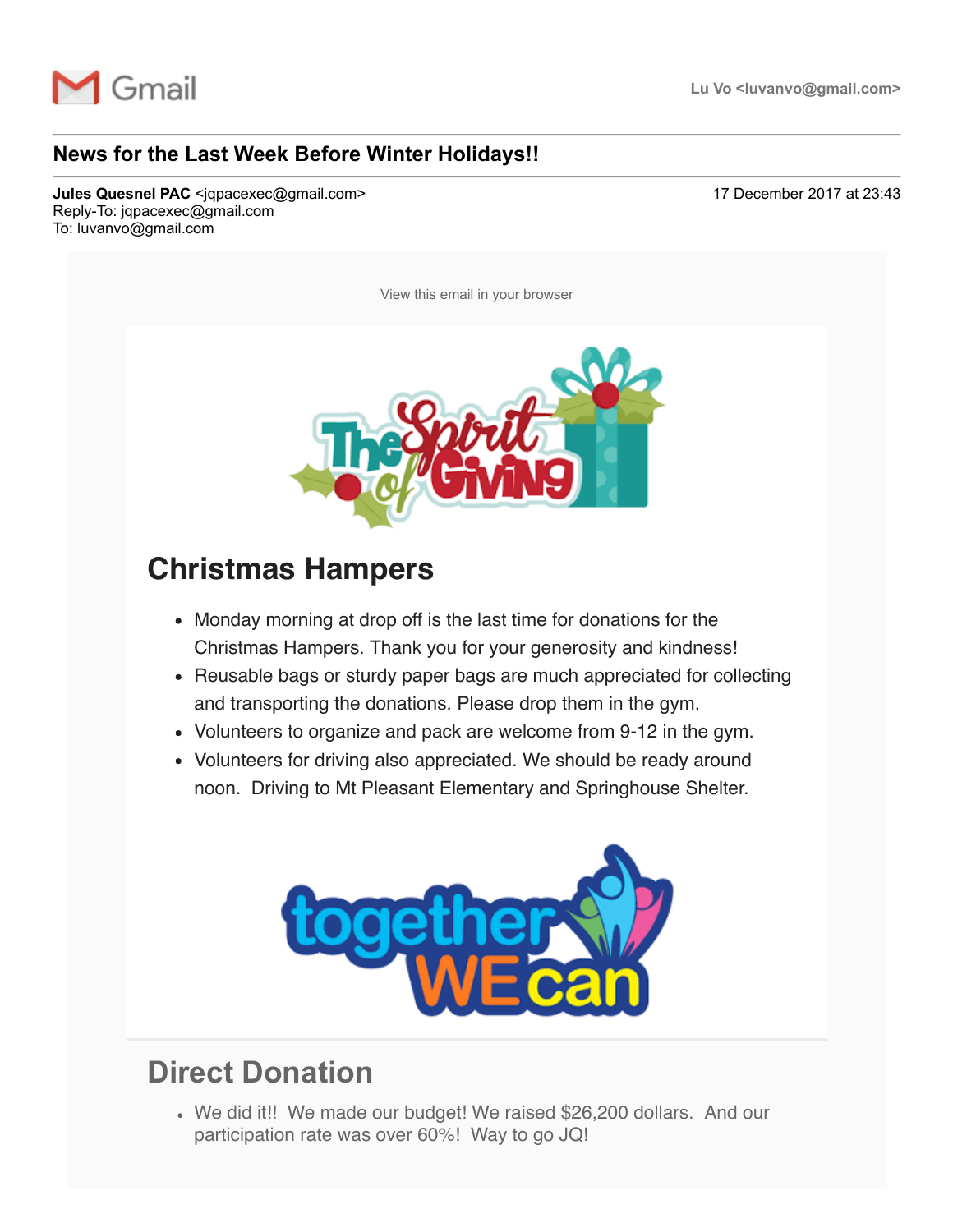

## **Parent Ed Event: Shimi Kang**

- Get your tickets now for Dr. Shimi Kang: Raising balanced kids in an unbalanced world.
- January 16, 2018, 7-9pm, Lord Byng Auditorium
- Tickets are \$6 through Eventbrite. This is a private event for PAC's of the Westside Only. You must [use this link](https://julesquesnelpac.us3.list-manage.com/track/click?u=a8e7c9494cc165c2c2cca7d75&id=5978bc28a7&e=a76be064ee) to purchase them.
- Limited seating! Don't delay. This promises to be the parent ed event of the year!



# **Technology Acknowledgement**

- We have fulfilled our technology goals! It's been a lot of work, time, energy and your generosity, but we did it!
- We have purchased 1 projector, 35 mini ipads and charging stations to match, 5 Document camera's, and 33 laptops! Wow! That's truly impressive. We also have a technology fund set aside with a budget due to roll into that account each year so that, as needed, the technology can be replaced or updated.
- Please keep an eye on our mural by the front door. We are all set to add our "Apple of Knowledge" plaques to honor our generous donors. We could not have accomplished our goals without them. Their generosity allowed our children to have new technology in their hands within 6 months of our campaign's beginning last April. Thank you. We are pleased the plaques will be a lasting acknowledgment of their generosity and support long after their families have graduated.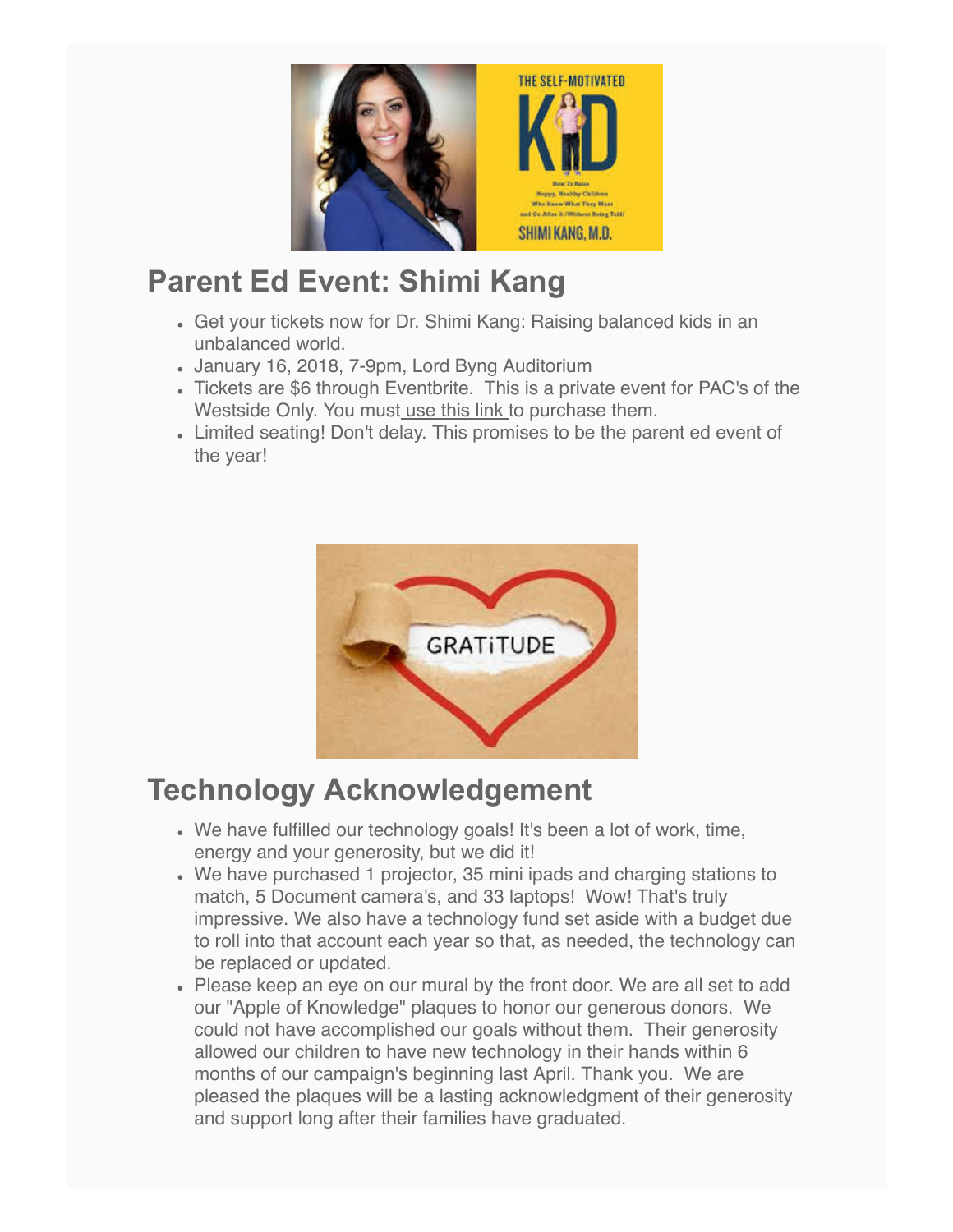

- Mme. Natalie, our principal, will be truly missed for her dedication to the JQ school community. We will miss her light-hearted energy, her commitment to our children's well-being, her support in every facet of school life from the sports sidelines, to our community events, extracurricular programs, fundraising, Sr. school trip... the list goes on and on. She stayed many late nights, directed us into calmer waters when emotions got the best of us, and even kept our traffic flowing. There is not much she didn't involve herself in, to ensure our success. Thank you Mme. Natalie! She has been a fixture at JQ for many, many years, the hallways will be bare without her. However, we wish her the best of success in her new role as principal at Ecole Bilingue. Come back and see us!
- Mme. Workun, our treasured sports coach and exceptional teacher will be sorely missed as well. She is a teacher that pushes beyond limits, encourages our children and expects the best. A year in her classroom ensures logarithmic growth in organization and priority management. Our sports teams have flourished under her talented coaching, and generous gift of time and energy. Thank you Haley, you are one of a kind! We wish you all the best as you forge into exciting new frontiers in Surrey. See you on the court!